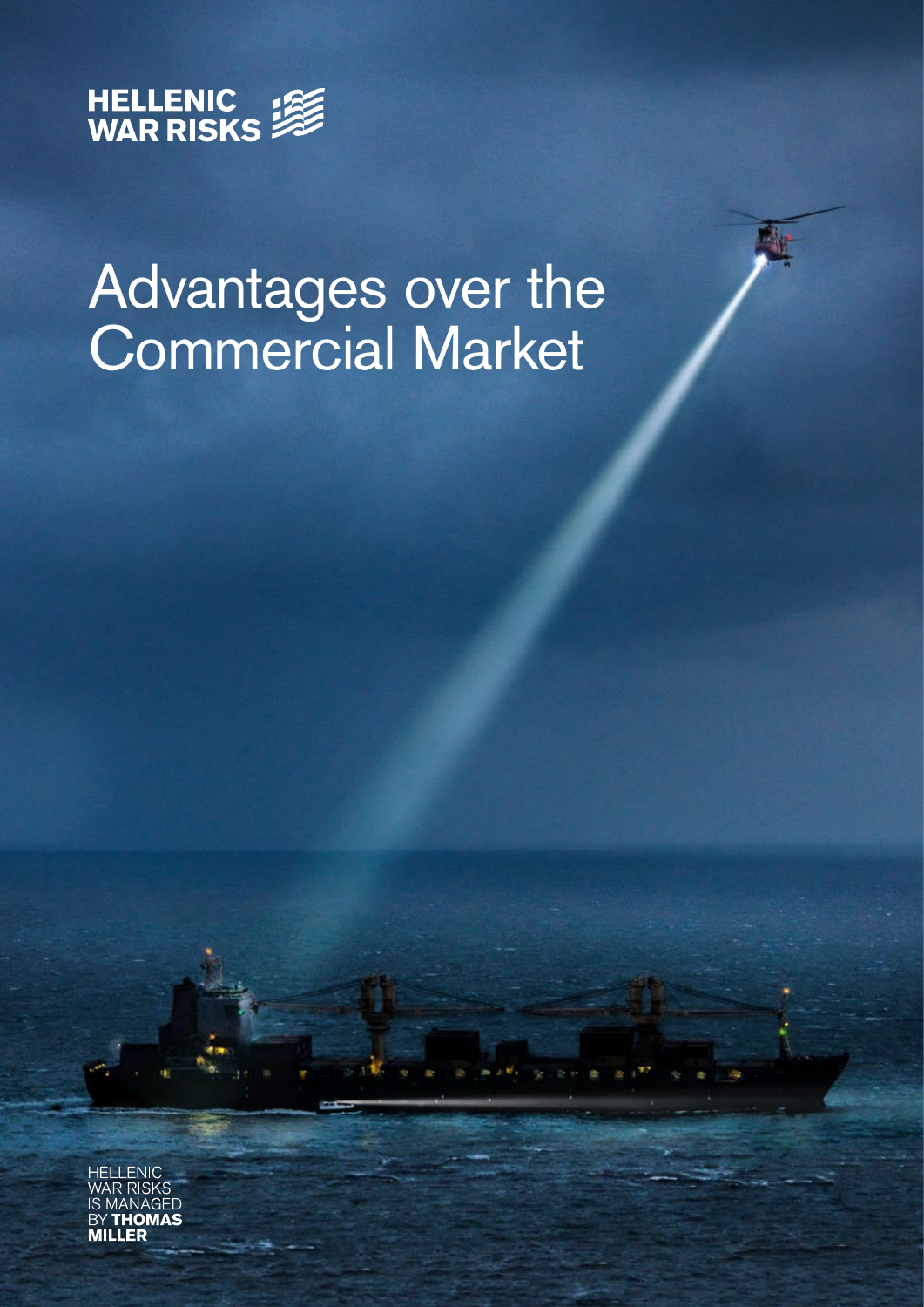# We are the leading provider of war risks insurance to the Greek shipping industry.

The Board of Directors is made up of Member **Shipowners** 

Mr Michael F Lykiardopulo (Chairman) Ms Maria Angelicoussi Mr John Angelicoussis (Alternate) Mr Constantinos I Caroussis Mr Anthony Chandris Mr George E Embiricos Mr Stamos J Fafalios Ms Angeliki Frangou Mr George J Goulandris Mr Peter J Goulandris Mr Ghikas Goumas Mr Paul Gripari Mr Polys Hajioannou Mr Pantelis E Kollakis Mr Stefanos Kollakis (Alternate) Mr Panos Laskaridis Ms Suzanna Laskaridis (Alternate) Mr Andonis T Lemos Mr Filippos P Lemos (Alternate) Mr Michael C Lemos Mr Peter G Livanos Mr Stavros G Livanos Mr Mathew T Los Mr John M Lyras Mr Markos Lyras (Alternate) Mr Nikolaos C Martinos Mr George D Pateras Mr Michael G Pateras (Deputy Chairman) Mrs Amanda Sodergren Mrs Melina Travlos Mr Nikolaos Veniamis Mr Riad Zein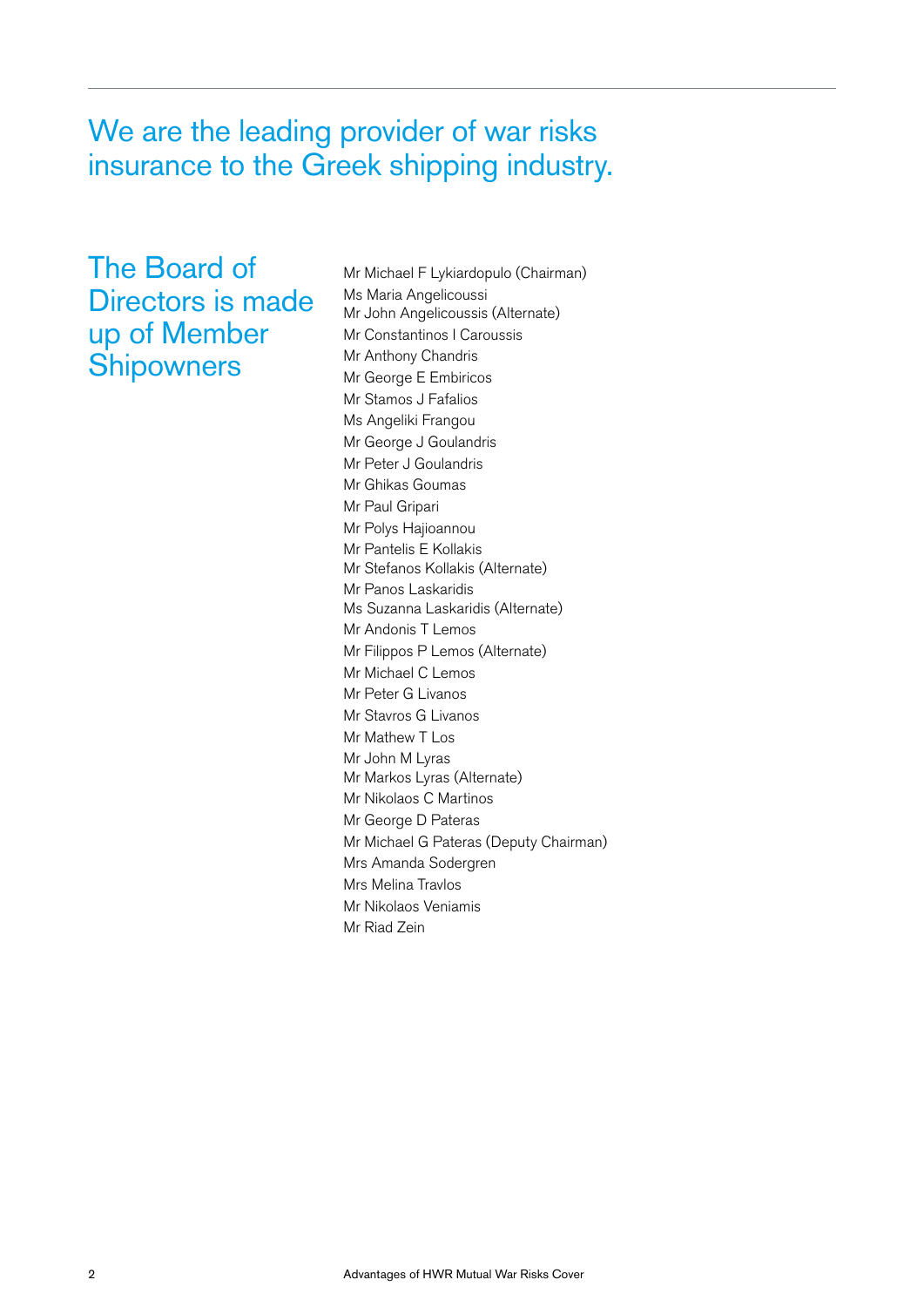Hellenic insures approximately 70% of the Greek fleet for war risks insurance, which equates to over 2,700 entered ships, 131 million GT and total entered value of about US\$100 billion.<sup>1</sup>

Over 7,000 declarations to Additional Premium Areas were made in 2017.

Our size and advantageous loss ratio allow us to negotiate excellent reinsurance rates, leading to highly competitive rates to Members, together with superior cover and service.

Hellenic is protected by a comprehensive reinsurance programme, all with "A" rated security.

Hellenic has free reserves of US\$122 million.<sup>2</sup>

Hellenic is proud of its war risks cover and welcomes enquiries from new Owners.

<sup>1</sup> As of October, 2018 2 As of August, 2018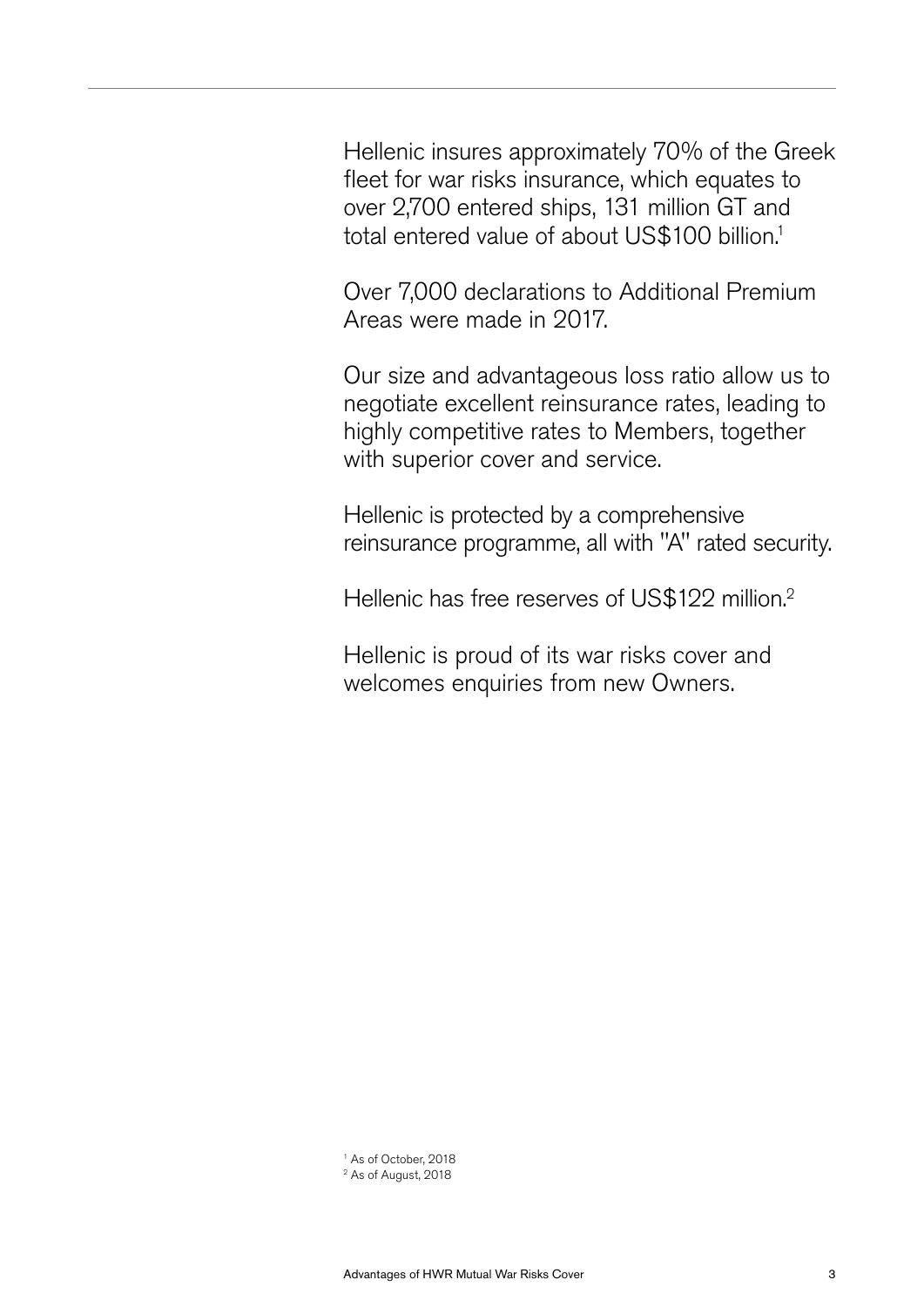War risks claims, when they occur, tend to be serious, traumatic and time consuming. Hellenic War Risks work to reduce this burden on our Members and their senior personnel.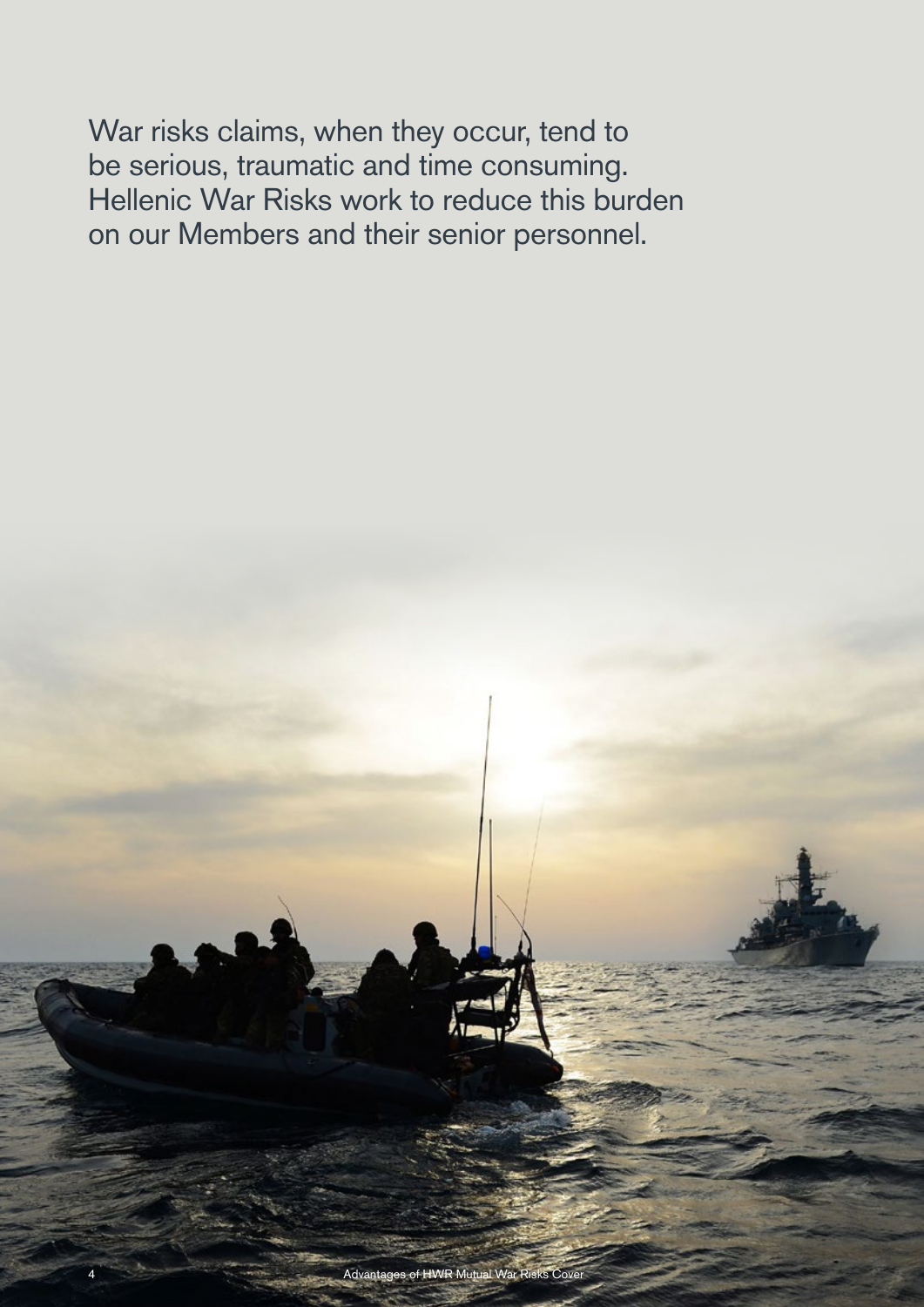# **Service**

Hellenic are active in the claims process from notification and our experienced team will support with guidance, coordination and oversight throughout.

Support during and after incident – breadth in claims handling experience across the management team including:

- Hijacking Gulf of Guinea and Somalia
- Piracy
- Aerial rocket attack
- Strikes and civil commotion
- Losses occasioned by war
- Malicious damage
- Personal injury and death
- Casualties
- Total loss

### Response

Following an incident Hellenic will quickly instruct and pay for a team of trusted and reliable risk consultants, lawyers and correspondents, as needed. Hellenic vets these suppliers in advance and chooses to use teams who have previously worked together to ensure consistency, quality and safety.

For example, in hijacking cases, Hellenic will immediately instruct a leading response consultant to advise Members in their office, should the case demand it. The response consultant is normally in place within 24 hours and support will be available remotely whilst in transit.

Hellenic eases the financial burden by providing interim costs assistance and interim claim settlement, as appropriate, so that our Members' cash flow does not suffer. Hellenic also has a swift reimbursement process for agreed covered claims.

Hellenic helps reduce the management burden during a difficult time by assisting with the complex issues that arise.

#### Post incident support and care

Hellenic provides physical and psychological care for those that have suffered harm, and we work with Members to fairly address any crew or third party claims.

#### Mutual approach to claims

Hellenic operates with the same ethos as a good mutual P&I insurer. Hellenic's cover is the widest available in the market. Through discretionary insurance in appropriate cases and its Ship Owner Board as its ultimate authority, it is able to address the complex and varied challenges that war risks can present.

### **Underwriting**

The Hellenic has an experienced, dedicated and responsive underwriting team who are committed to best serving Members' needs and pride themselves on their pragmatic approach.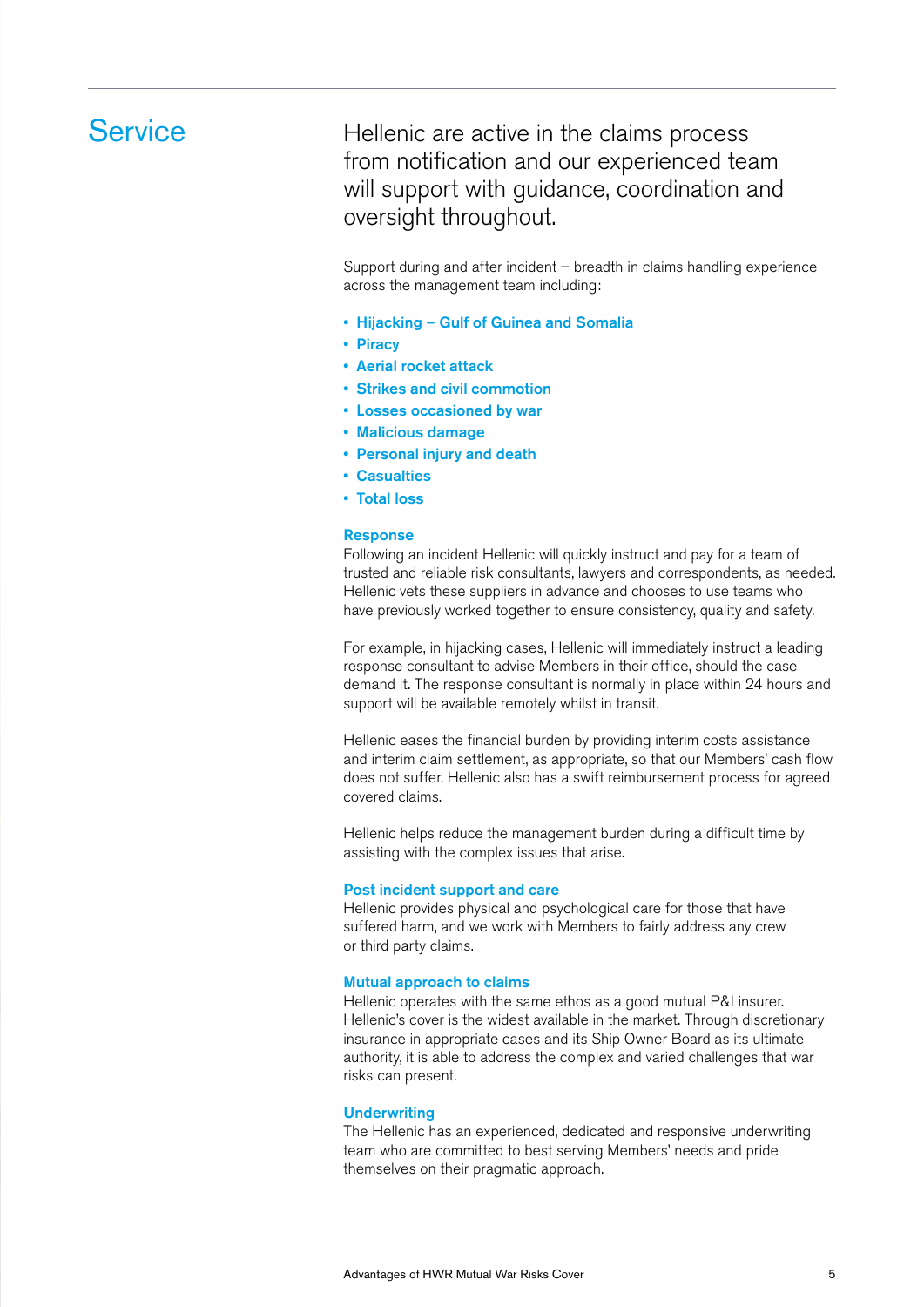### Rates & Cover

Rates are highly competitive compared to commercial market war risks policies but Hellenic provides much greater service and cover – Hellenic is a mutual, so there is no profit seeking incentive.

#### War Hull and Machinery

Competitive with commercial market cover but Hellenic also provides Detention & Diversion cover as standard, with the option of additional War Loss of Hire and Contraband Loss of Hire cover.

### Cyber Cover

All cyber cover is typically excluded from commercial market policies through warranties and clauses such as CL 380. Hellenic provides cyber cover for malicious attacks against the entered ship as standard – no additional cost. Although classically excluded, Hellenic has brought cover back in for computer virus cover for the entered ship up to US\$150 million, for the 2018 Policy Year, in the aggregate across all entered ships. This is at no additional cost to the Membership.

### Rating Stability

Claims are abated across the Association so that Members do not face punitive hikes in rating at renewal.

### Protect your P&I record

Most commercial market war risks policies only cover war P&I risks up to the sum insured – typically the value of the ship. Therefore, if there is a large war P&I claim exceeding the sum insured, the P&I insurer would generally need to step back in after such limit is exceeded. By contrast, Hellenic provides US\$400 million of war P&I cover whatever the insured value.

### Loss Prevention

Hellenic's Managers regularly speak at and host seminars on matters relating to war risks, including a recent pan maritime insurance event on cyber risks held in Athens. Hellenic also provides security updates in relation to relevant incidents and can provide port/country security updates for Members as necessary.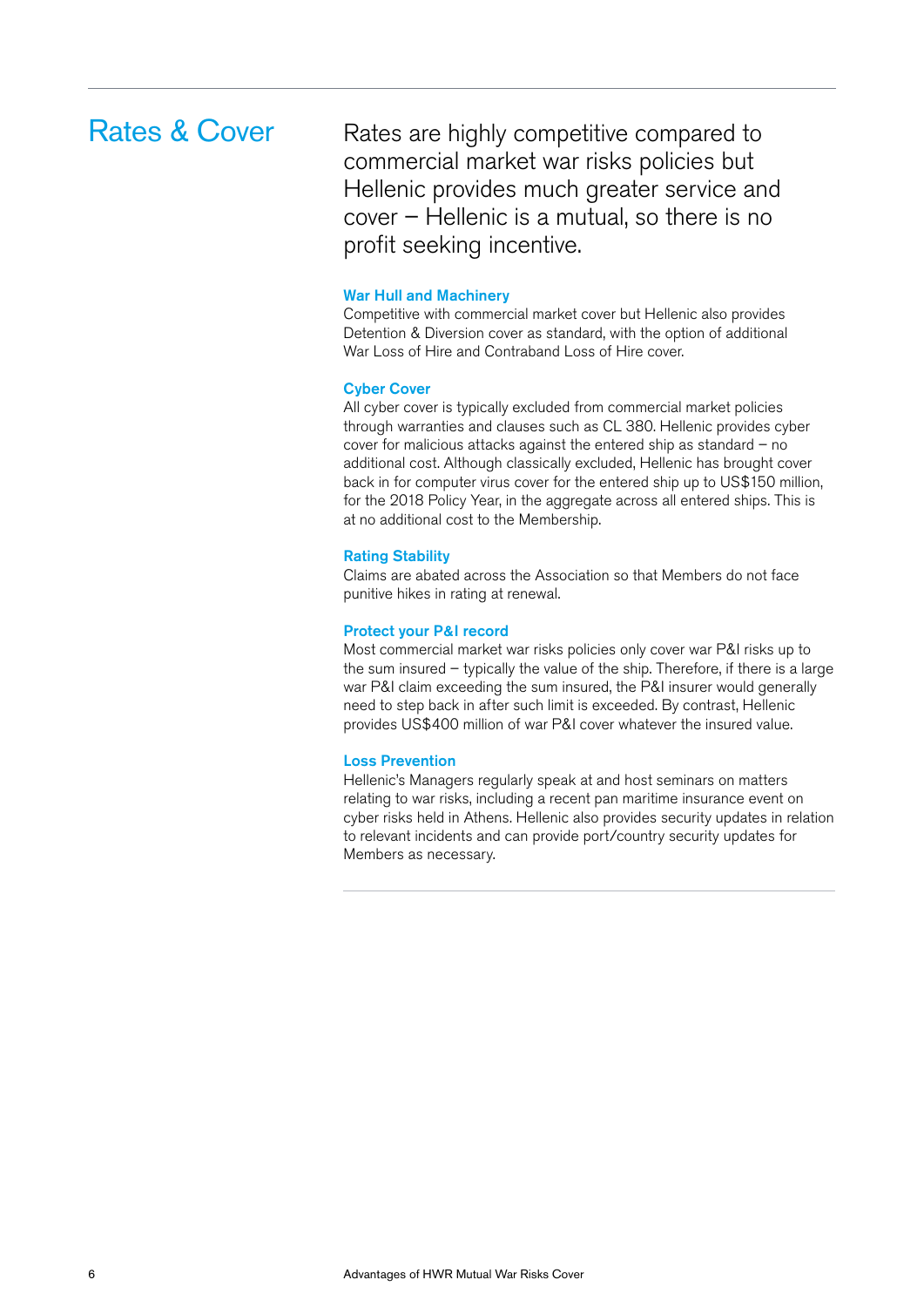Hellenic War Risks provide US\$400 million of war P&I cover as standard.

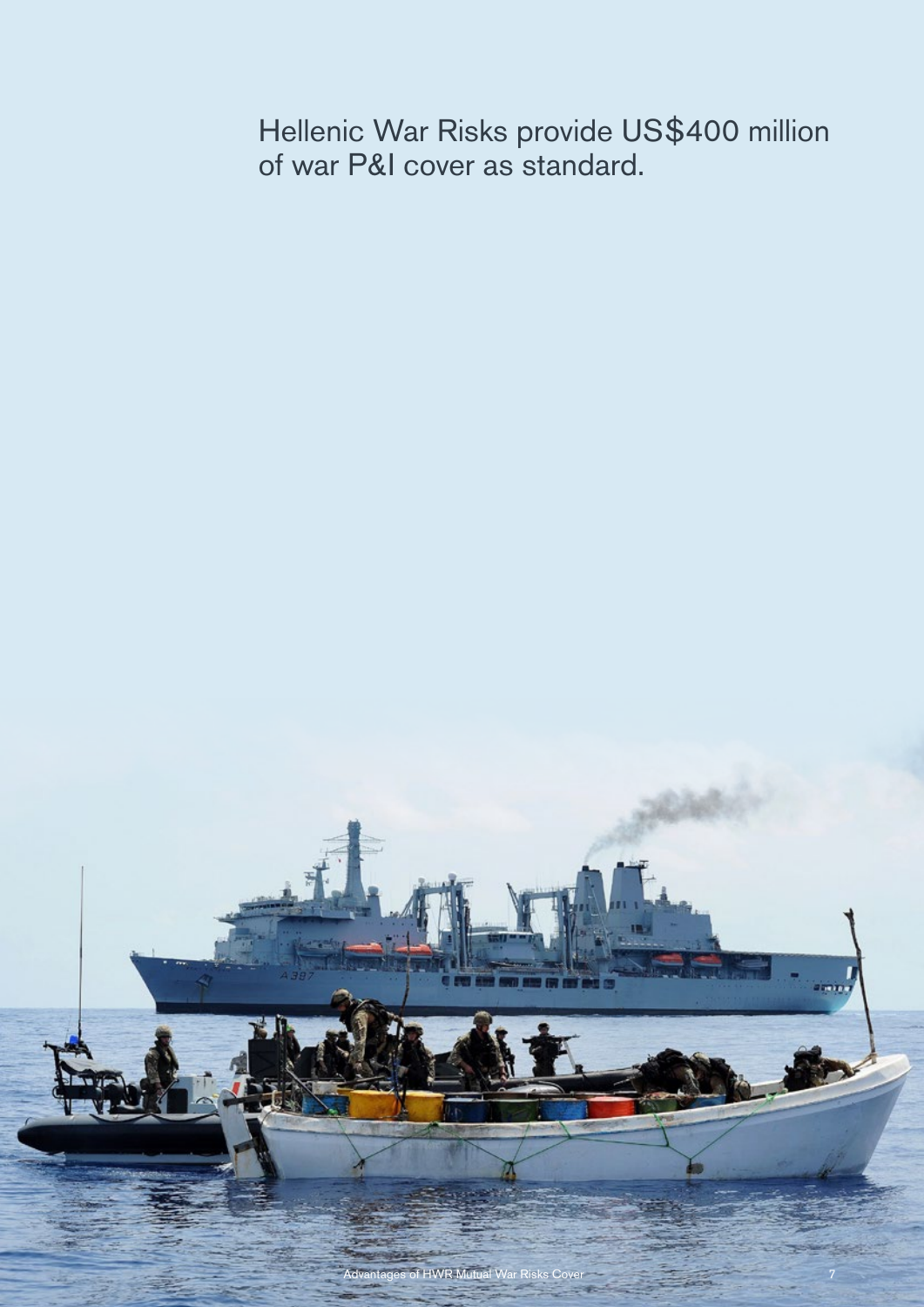# Hellenic War Risks Team

We are happy to deal with enquiries over the phone, email or in person as all senior team members regularly visit Greece.

### Managers' Agents

### Thomas Miller (Isle of Man) Limited



Rod Lingard, Club Manager +44 (0)1624 645 231 rod.lingard@thomasmiller.com

Rod is a master mariner with degrees in nautical studies, law and an MBA. Rod has been with Thomas Miller since 1987. From 2008 to 2014 Rod was Syndicate Manager at Thomas Miller (Hellas) Ltd. in Piraeus. Rod joined Thomas Miller War Risks in July 2014 and has been based in the Isle of Man since 2016.



Claire Cavanagh, Underwriter, Director +44 (0)1624 645 213 claire.cavanagh@thomasmiller.com

Claire joined Thomas Miller War Risks in 2000. Claire is Hellenic's Underwriter, and is a Director of Thomas Miller (Isle of Man). Claire is responsible for the administrative team in the Isle of Man, and all aspects of day to day underwriting. Claire is a main point of contact for Members.



### Tom Teare, Deputy Underwriter +44 (0)1624 645 216 tom.teare@thomasmiller.com

contact for Members.

Tom joined Thomas Miller War Risks in 2004. Tom assists Claire with the operation of the team in the Isle of Man, day to day underwriting and dealing with Members' enquiries. Tom is also a main point of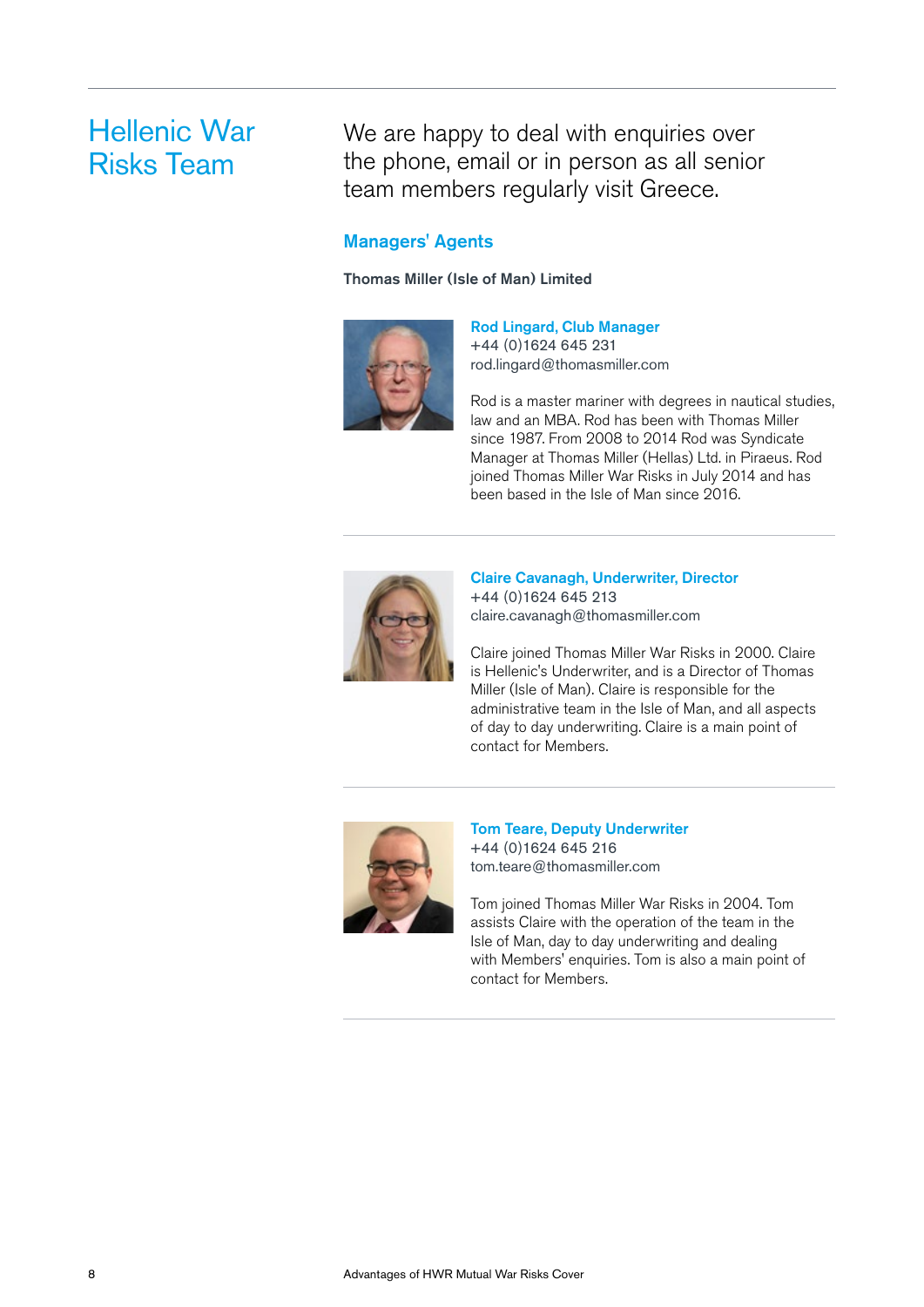# Hellenic War Risks Team

### Consultants to the Managers' Agents

Thomas Miller War Risks Services Limited



Andrew Ward, Joint Managing Director +44 (0)20 7204 2198 andrew.ward@thomasmiller.com

Andrew has 30 years' marine insurance experience and joined Thomas Miller War Risks Services Limited in 2007. Prior to this, Andrew was employed in various roles in underwriting, claims handling and broking positions, in both the Company and Lloyd's markets.



Michael Greenwood, Claims and Legal Manager +44 (0)20 7204 2411 michael.greenwood@thomasmiller.com

Michael is an English law solicitor, specialising in shipping and has worked in Greece. Michael qualified in 2009 and joined Thomas Miller in 2013 as a Senior Claims Executive for P&I and FDD matters. Michael joined Thomas Miller War Risks in 2017 and is familiar with all aspects of Hellenic's cover.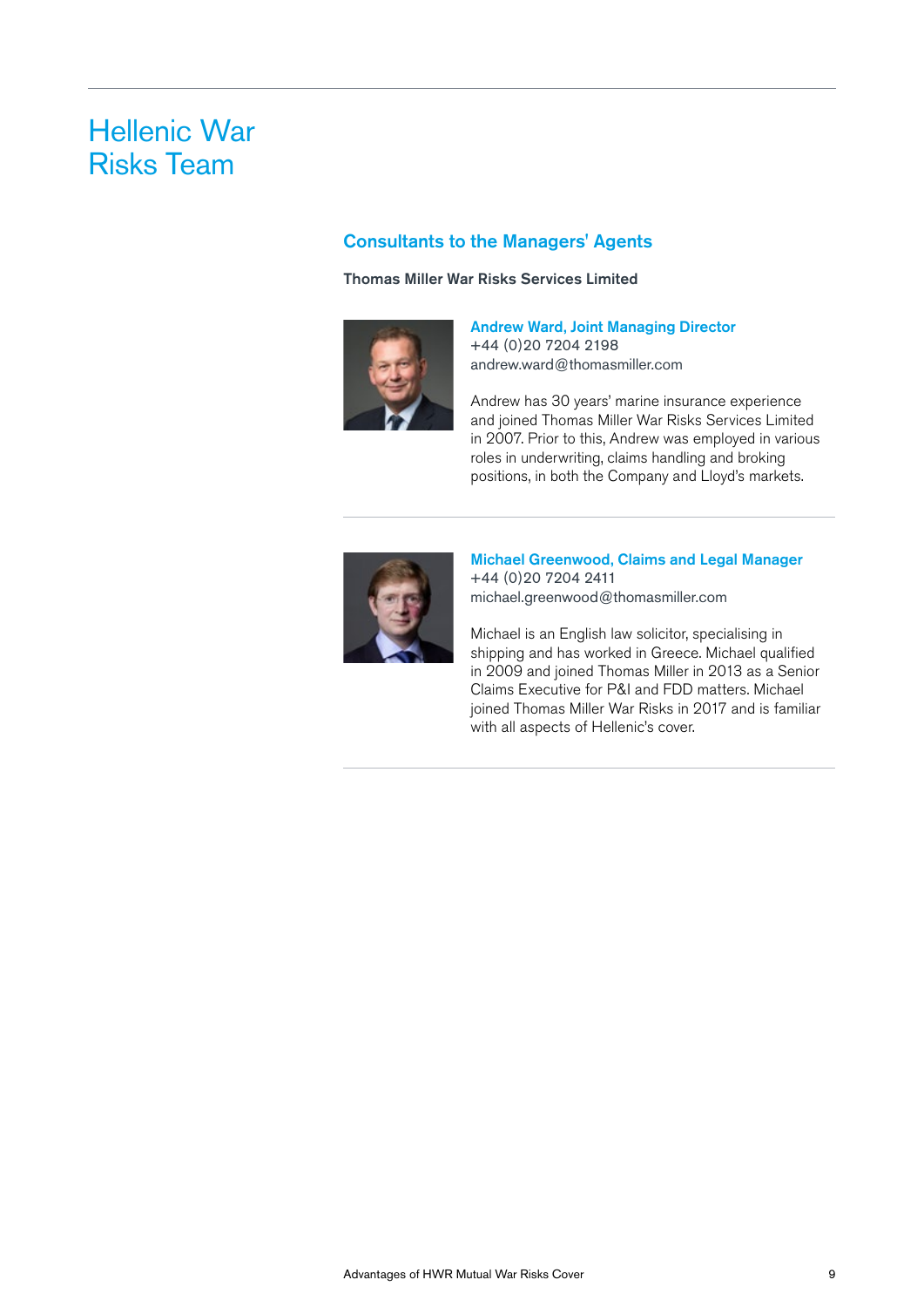### Join today

Call our underwriting team on +44 (0)1624 645210 or e-mail hwr@thomasmiller.com

# Contact Us

hwr@thomasmiller.com hellenicwarrisks.com

#### Managers

Thomas Miller (Bermuda) Ltd Canon's Court, 22 Victoria Street Hamilton, HM 1179, Bermuda

### Managers' Agents

Thomas Miller (Isle of Man) Limited Level 2, Samuel Harris House, 5-11 St George's Street, Douglas, Isle of Man, IM1 1AJ, British Isles tel +44 (0)1624 645210 fax +44 (0)1624 645211

### Registered Office and Business Address of The Association

Canon's Court 22 Victoria Street Hamilton HM 1179 Bermuda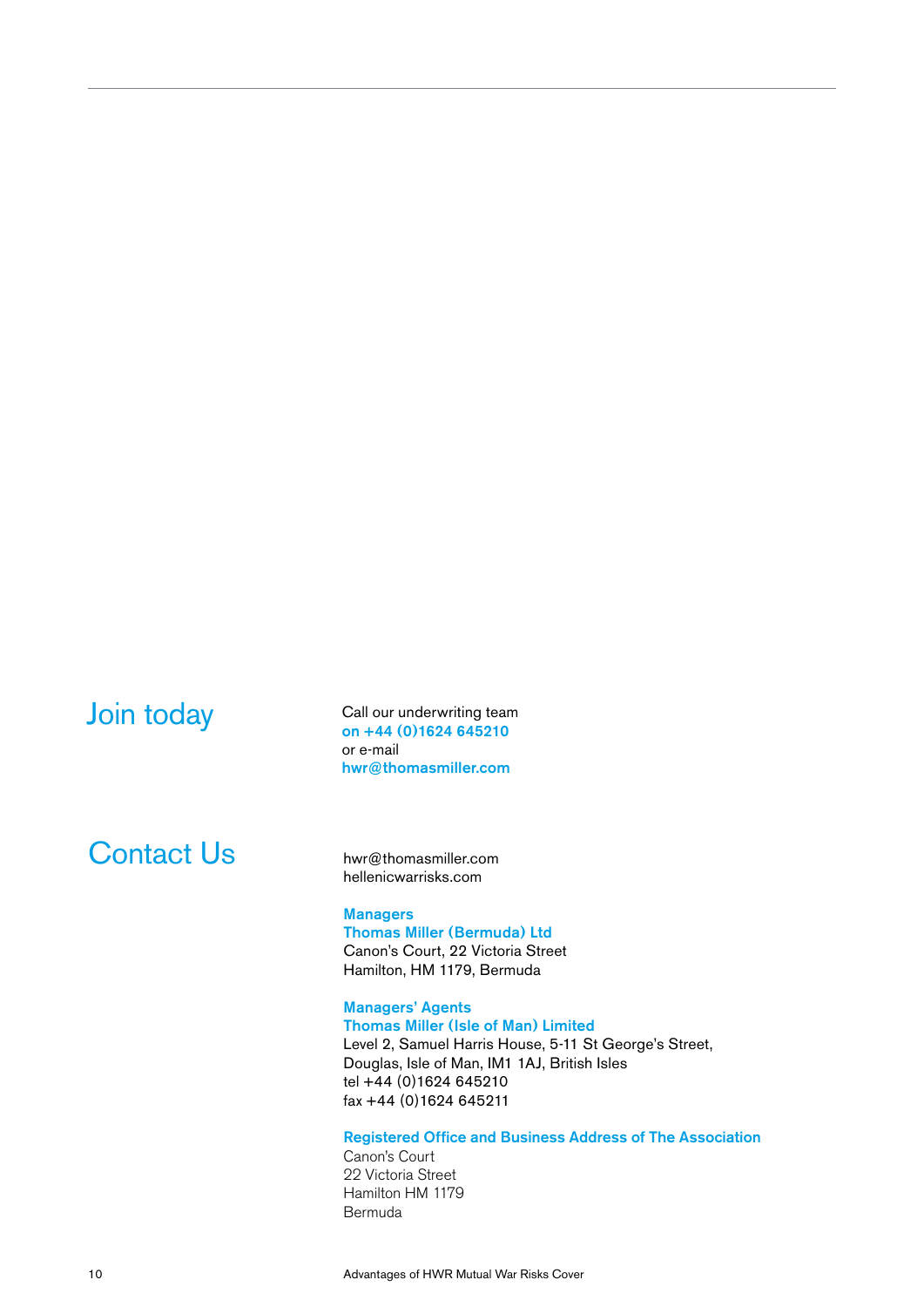